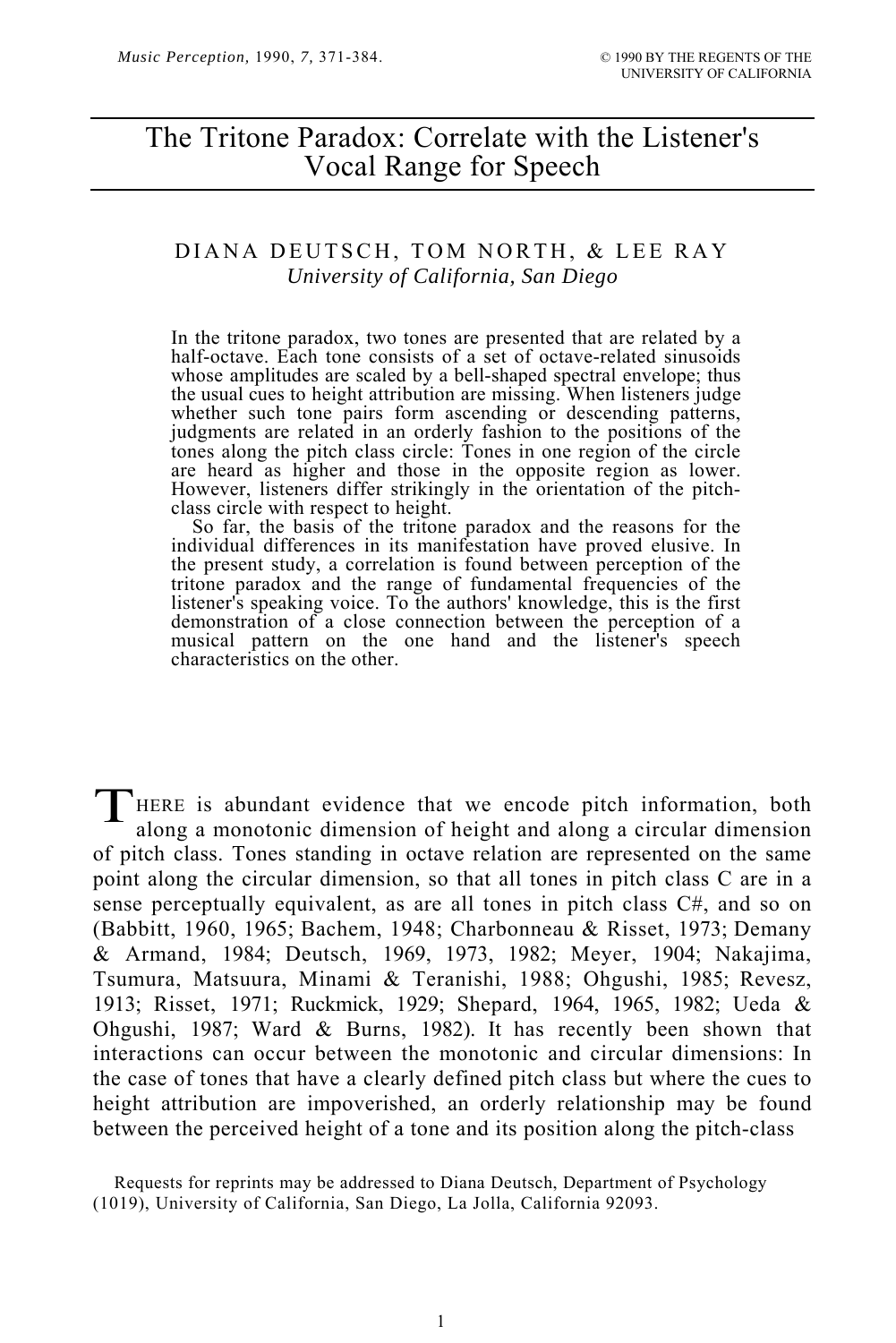circle (Deutsch, 1986, 1987, 1988; Deutsch, Moore, & Dolson, 1984, 1986; Deutsch, Kuyper, & Fisher, 1987).

The simplest pattern in which this relationship is manifest is known as the tritone paradox (Deutsch, 1986, 1987, in preparation; Deutsch et al., 1987). Two tones are presented in succession that are related by a halfoctave, or tritone. For example, C might be presented followed by F#, or D followed by G#, and so on. Each tone is composed of a set of octave-related sinusoids, which are generated under a bell-shaped spectral envelope. A representation of one such tone pair is given in Figure 1. When listeners are asked to judge whether such tone pairs form ascending or descending patterns, in general their judgments show an orderly relation to the positions of the tones along the pitch-class circle: Tones in one region of the circle are heard as higher and those in the opposite region as lower. This phenomenon is quite counterintuitive, because it violates the principle of equivalence under transposition, a principle that is generally considered to hold universally.



**Fig. 1.** Spectral composition of a tone pair producing the tritone paradox. Here the spectral envelope is centered at  $C_5$ . The upper graph represents a tone of pitch class D, and the lower graph represents a tone of pitch class G#.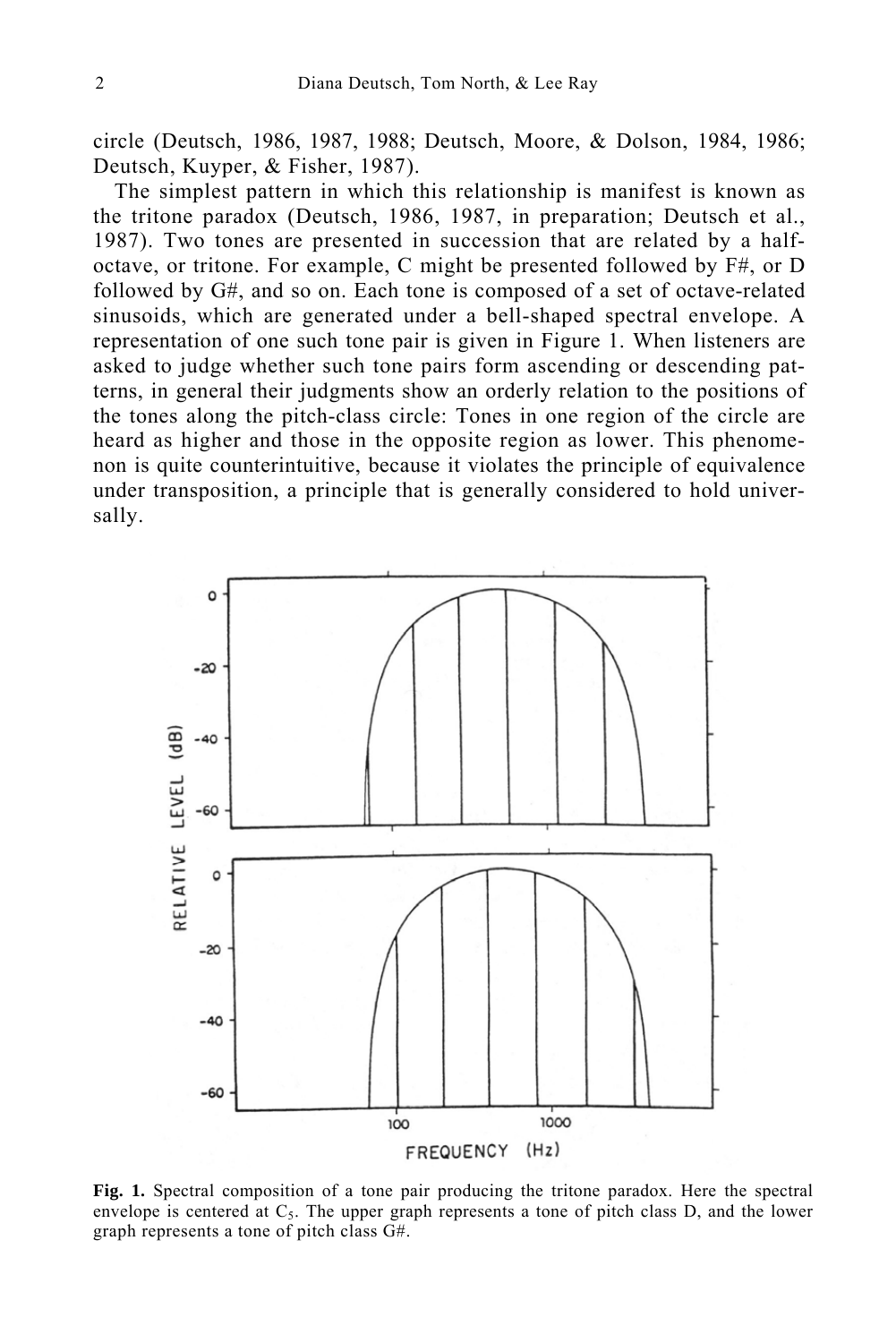Another remarkable aspect of this phenomenon is that the orientation of the pitch-class circle differs radically across listeners. For example, one listener may hear the C-F# pattern as ascending and the F#-C pattern as descending; reflecting the perception of F# as higher and C as lower. However, another listener may hear the C-F# pattern as *descending* and the F#-C pattern as *ascending;* reflecting the perception of C as higher and F# as lower instead.

The tritone paradox has been shown not to be attributable to patterns of relative salience for the different sinusoidal components of the tones. For many listeners, the function relating pitch class to perceived height is largely unaltered when the position of the spectral envelope is shifted over a threeoctave range (Deutsch, 1987). Furthermore, these functions have been shown to be unrelated to patterns of relative loudness for the sinusoidal components when these are presented individually (Deutsch, in preparation). We can conclude, therefore, that the phenomenon cannot be explained in terms of low-level characteristics of the hearing mechanism.

In considering possible explanations, we may note that the tritone paradox has been found to occur in the large majority of listeners in a sizeable population, without any apparent relationship to musical training or experience (Deutsch et al., 1987). It appears reasonable to conjecture, therefore, that the phenomenon is extramusical in origin.

The present study was undertaken to test the hypothesis that the tritone paradox may be related to the processing of speech sounds. In particular, it was hypothesized that as a result of extensive exposure, the listener develops a long-term representation of the range of fundamental frequencies of his or her speaking voice. This representation includes a delimitation of the octave band in which the largest proportion of fundamental frequencies occurs, averaged over the long term. The pitch classes delimiting this speech band are then taken as defining the highest position along the pitchclass circle; this in turn determines the orientation of the pitch-class circle with respect to height.

For example, we can consider a subject for whom the upper limit of the octave band for speech is between  $C_4$  and  $C_4$ . One would predict that, in this case, the orientation of her pitch-class circle would be such that the highest pitch classes would be close to C and  $C \#$ . Similarly, we can take a subject for whom the upper limit of this speech band is between  $D#_3$  and  $E_3$ . One would predict that, for this subject, the orientation of the pitch-class circle would be such that the highest pitch classes would be close to D# and E.

In order to test this hypothesis, subjects were selected who showed clear and unambiguous relationships between pitch class and perceived height in judgments of the tritone pattern. In Experiment 1, this relationship was documented for each subject. In Experiment 2, a recording of speech was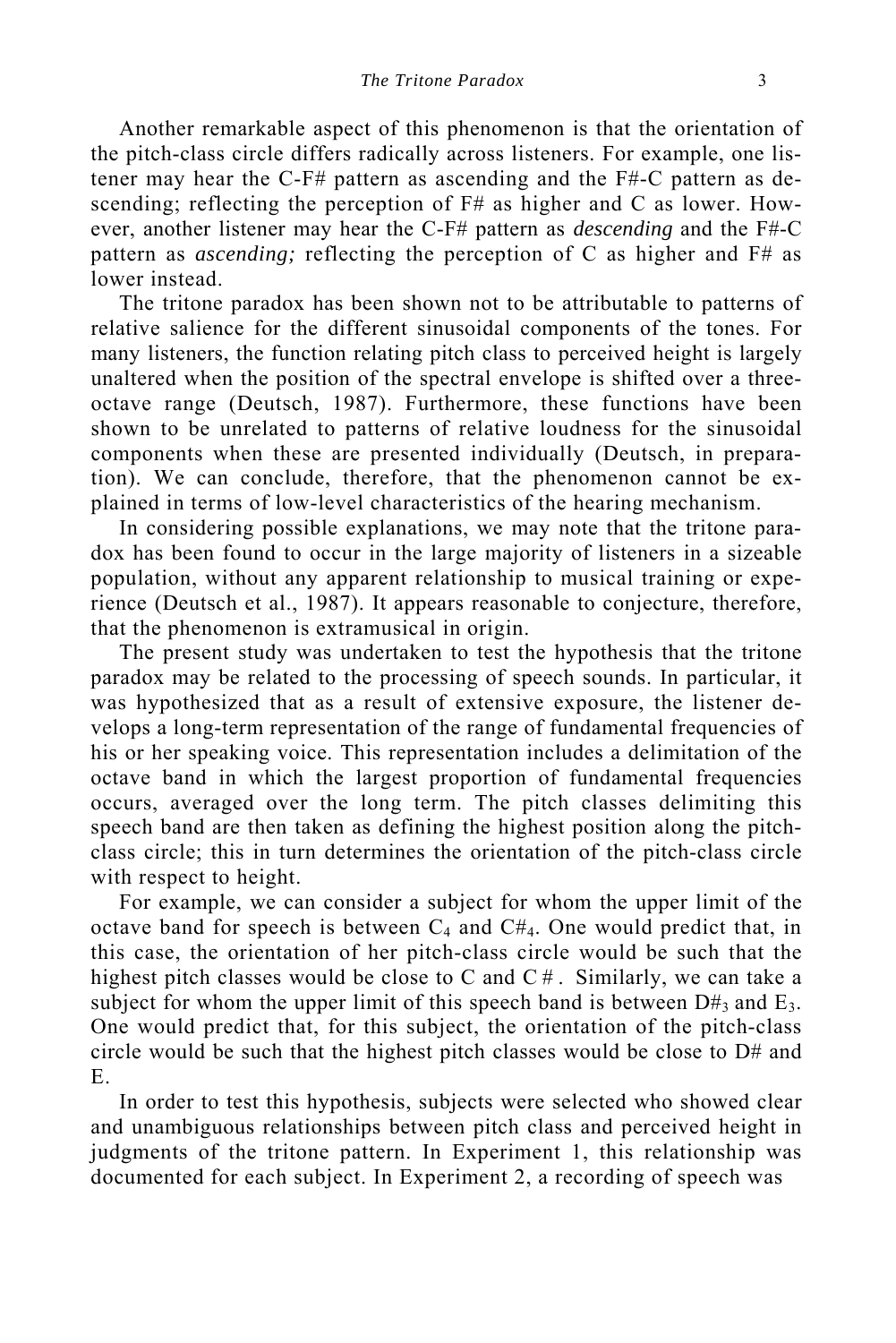obtained from each subject, and from this recording the pitch classes delimiting the speech band were determined. Finally, for each subject, the limit of the speech band was compared with the highest position along the pitch-class circle as determined by judgments of the tritone pattern. In confirmation of the hypothesis, a significant correspondence between these two positions along the pitch-class circle was obtained.

### **Experiment 1**

Experiment 1 was performed to determine, for each subject, the relationship between pitch class and perceived height, as reflected in judgments of the tritone paradox.

#### **METHOD**

#### **Stimulus Patterns**

All tones consisted of six sinusoidal components that were related by octaves and whose amplitudes were determined by a fixed, bell-shaped spectral envelope<sup>1</sup> (Figure 1). In order to control for possible effects based on the relative amplitudes or loudnesses of the components, tone pairs were created under envelopes that were placed at four different positions along the spectrum. These were centered at 262 Hz (C<sub>4</sub>), 370 Hz (F#<sub>4</sub>), 523 Hz (C<sub>5</sub>), and 740 Hz  $(F#_5)$ . All tones were 500 msec in duration, with no gaps between tones within a pair. The tones were of equal amplitude.

Twelve pairs of tones were generated under each of the four envelopes, corresponding to the pitch-class pairings C-F#, C#-G, D-G#, D#-A, E-A#, F-B, F#-C, G-C#, G#-D, A-D#, A $\#$ -E, and B-F. There were thus 48 tone pairs altogether. These were presented in blocks of 12, with each block consisting of tones generated under one of the envelopes and containing one example of each of the 12 pitch-class pairings. Within blocks, the 12 tone pairs were presented in any of four orders. Sixteen blocks were thus created, with each of the four orderings occurring once for each of the four positions of the spectral envelope.

#### **Procedure**

Testing was performed in soundproof booths. On each trial, a tone pair was presented, and the subject judged whether it formed an ascending or a descending pattern. Within blocks, tone pairs were separated by 5-sec intertrial intervals, and blocks were separated by

1. The general form of the equation describing the envelope is as follows:

$$
A(f) = 0.5 - 0.05 \cos \left[ \frac{2\pi}{\gamma} \log_{\beta} \left( \frac{f}{f_{\min}} \right) \right] \qquad f_{\min} \le f \le \beta^{\gamma} f_{\min}
$$

where A  $(f)$  is the relative amplitude of a given sinusoid at frequency  $f$  Hz,  $\beta$  is the frequency ratio formed by adjacent sinusoids (thus for octave spacing,  $β = 2$ ),  $γ$  is the number of  $β$ cycles spanned), and  $f_{\text{min}}$  is the minimum frequency for which the amplitude is nonzero. Thus the maximum frequency for which the amplitude is nonzero is  $\gamma \beta$  cycles above  $f_{\text{min}}$ . Throughout, the values  $\beta = 2$  and  $\gamma = 6$  were used, so that the spectral envelope always spanned exactly six octaves, from  $f_{\text{min}}$  to  $64f_{\text{min}}$ .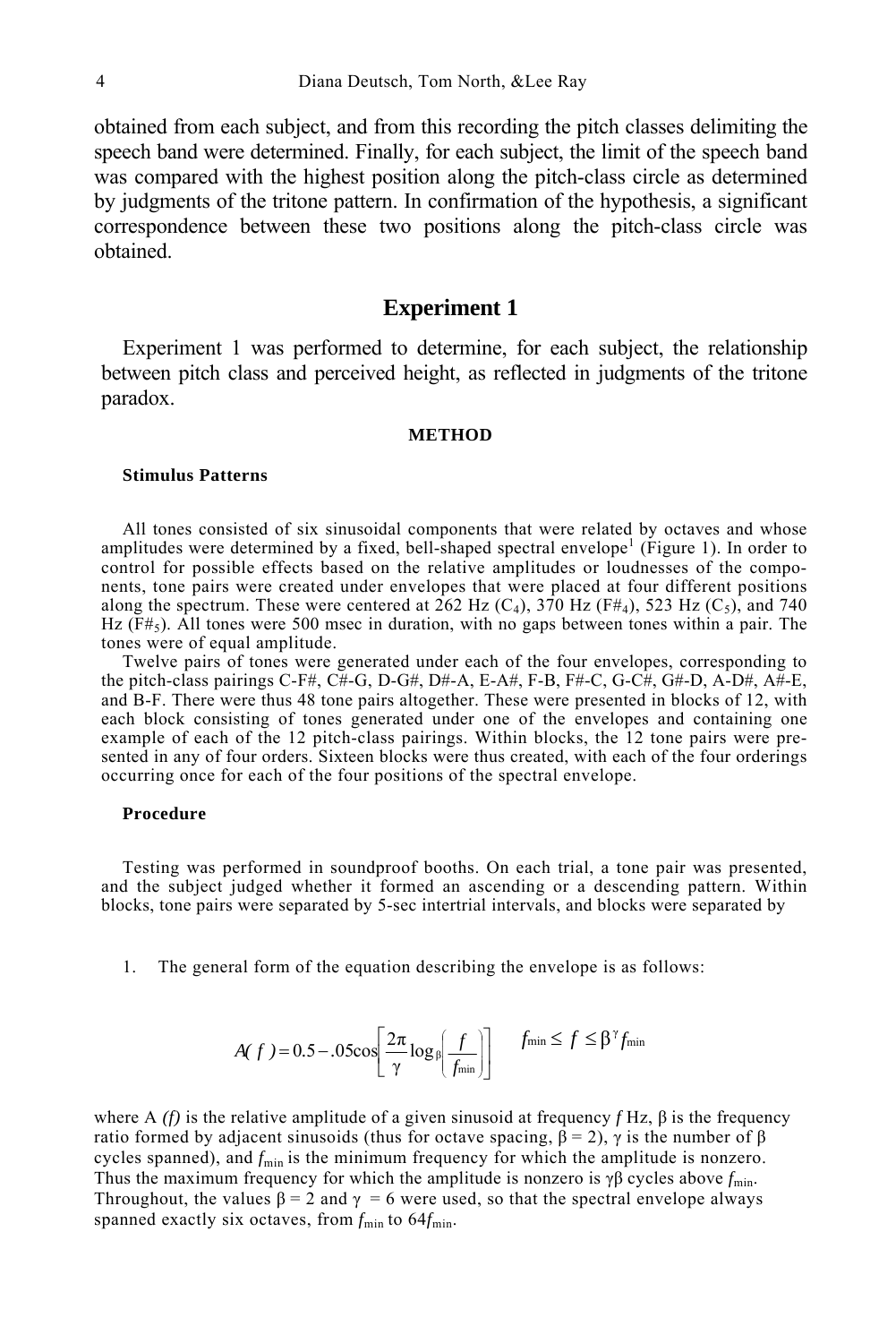1-min pauses. Each subject served in two sessions, with all 16 blocks presented in each session. The results over the two sessions were averaged. A few practice trials were given at the beginning of each session.

#### **Apparatus**

Tones were generated on a VAX 11/780 computer, interfaced with a DSC-200 Audio Data Conversion System. They were recorded and played back on a Sony PCM-F1 digital audio processor. The output was passed through a Crown amplifier and delivered to subjects binaurally through headphones (Grason-Stadler TDH-49) at a level of approximately 72 dB SPL.

#### **Subjects**

Subjects were selected who had normal hearing as determined by audiometry and who showed pronounced and consistent functions relating pitch class to perceived height for the tritone pattern. Another criterion guiding the selection of subjects was that there should be a substantial variation across subjects in terms of the orientation of the pitch-class circle with respect to height. Ten subjects were originally selected, but one was dropped because he developed a respiratory infection and was unavailable for further scheduling. There remained five female subjects (AH, DM, DD, TT, and MD) and four male subjects (MC, MM, ES, and WB). Eight subjects were students at UCSD and were paid for their services; the first author (DD) also served as subject.

#### **RESULTS**

The percentages of judgments that a tone pair formed a descending pattern were tabulated as a function of the pitch class of the first tone of the pair. From these data were derived the percentages of trials on which each pitch class was heard as higher. Figures 2 and 3 display the results for each subject separately, averaged over all experimental conditions. It can be seen that all subjects showed highly orderly relationships between pitch class and perceived height; indeed, in each case the pitch-class circle could be bisected in such a way that all six pitch classes in one half of the circle were heard as higher, and all six pitch classes in the other half were heard as lower.

Large differences were, however, found across subjects in the form of the relationship between pitch class and perceived height (as in previous experiments on the tritone paradox). For subjects DM and WB, the pitch classes from C# to F# were heard as higher and those from G to C as lower, so that the highest position along the pitch-class circle for these subjects lay between D# and E (Figure 4). In contrast, for subject DD, the pitch classes from F to A# were heard as higher and those from B to E as lower, so that the highest position along the pitch-class circle for this subject lay between G and G# (Figure 4). For subjects ES and MC, the pitch classes from A# to D# were heard as higher and those from E to A as lower, so that the highest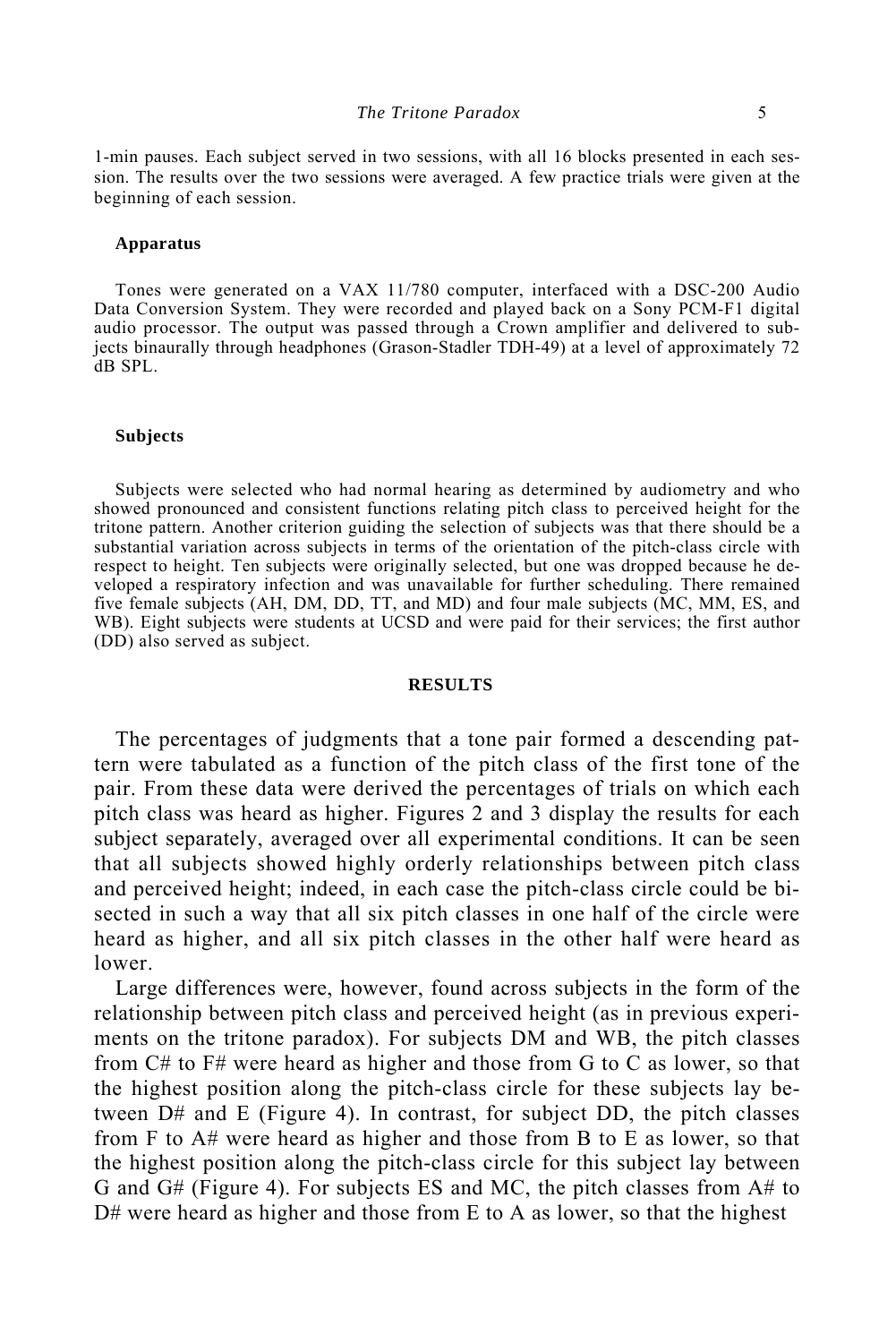

**Fig. 2.** Percentages of trials on which a tone was heard as the higher of a pair, plotted as a function of the pitch class of the tone. The results from the five female subjects are displayed here, averaged over all experimental conditions, and over two sessions.

position along the pitch-class circle lay between C and C#. For subjects AH, MM and TT, the pitch classes from C to F were heard as higher and those from F# to B as lower, so that the highest position along the pitch-class circle lay between D and D#. For subject MD, the pitch classes from F# to B were heard as higher and those from C to F as lower, so that the highest position along the pitch-class circle lay between G# and A.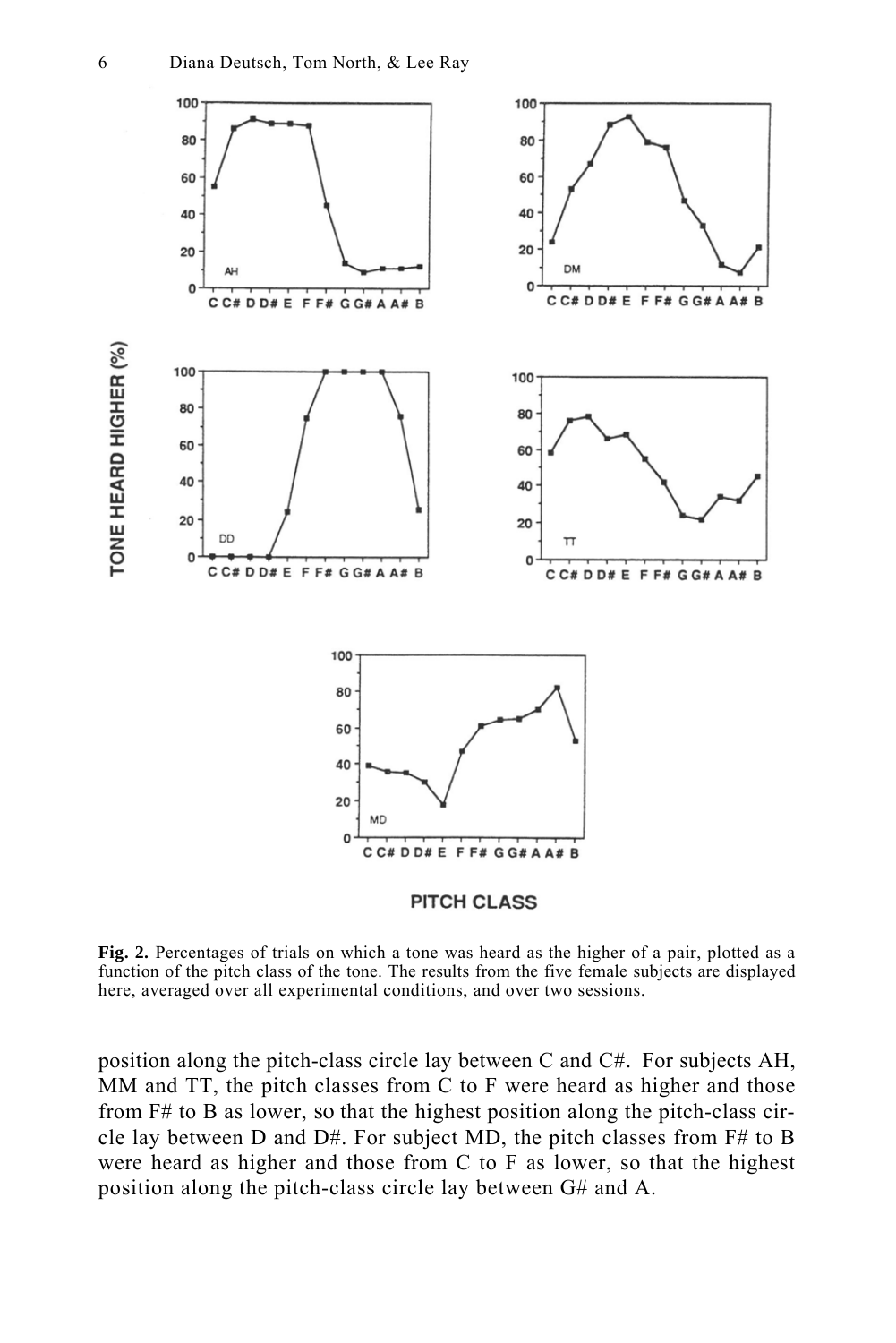

**Fig. 3.** Percentages of trials on which a tone was heard as the higher of a pair, plotted as a function of the pitch class of the tone. The results from the four male subjects are displayed

here, averaged over all experimental conditions, and over two sessions.

# **Experiment 2**

Experiment 2 was undertaken to determine, for each subject, the octave band containing the largest proportion of fundamental frequency  $(F_0)$  values in his or her spontaneous speech. The pitch classes delimiting this octave band were then compared with those defining the highest position along the pitch-class circle, as reflected in judgments of the tritone pattern.

#### **METHOD**

#### **Procedure**

The subjects were individually tested. They were seated before a microphone in a quiet room and instructed to speak freely on any topics of their choosing. Speech from each subject was recorded for roughly 15 min. The same experimenter interviewed all subjects, and spoke as little as possible during the interviews. Topics included the weather, traffic conditions on the way to campus, courses the subjects were currently taking, and their career plans. The subjects all performed remarkably well in this situation, and spoke with ease and fluency.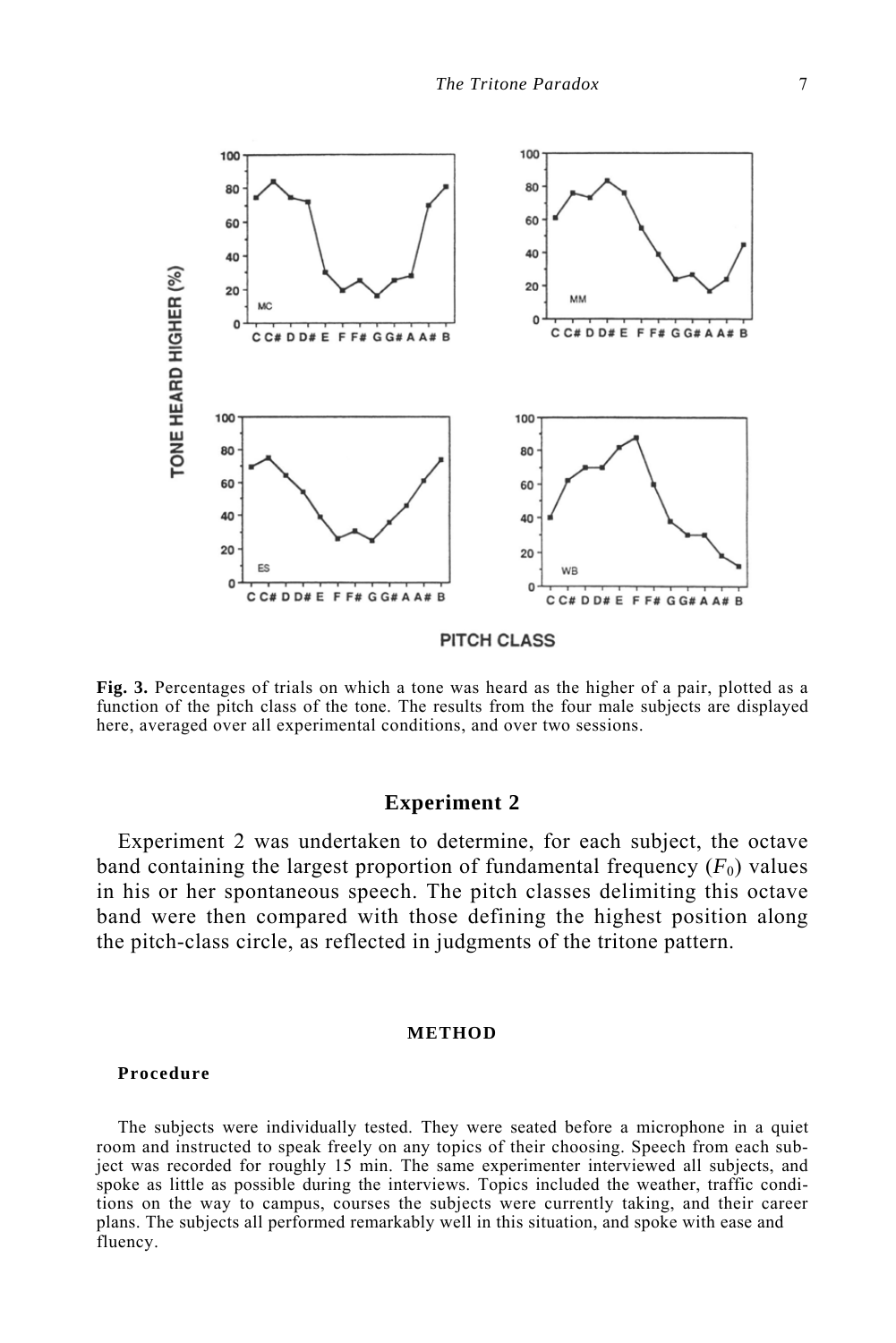

**Fig. 4.** Two orientations of the pitch-class circle with respect to height, derived from judgments of the tritone pattern (see Figures 2 and 3). The orientation for subjects DM and WB is shown on the left, and the orientation for subject DD on the right.

#### **Apparatus**

Speech was recorded via a Nakamichi microphone onto a Sony PCM-F1 digital audio processor. The speech samples were passed through a 16-bit analog-to-digital converter (DSC-200) and then stored and analyzed in a MicroVAX II computer.

#### **Subjects**

The same subjects participated as in Experiment 1, and they were paid for their services.

#### **Anaysis Procedure**

The digitized samples were recorded into computer memory at a sampling rate of 50  $kHz$ <sup>2</sup>. The sound files were then converted to a sampling rate of 16 kHz, and band-pass filtered; the low and high cutoff frequencies were 50 Hz and 1300 Hz for the female subjects and 20 Hz and 650 Hz for the male subjects.  $F_0$  estimates were then obtained at 256 estimates per second by using the parallel processing scheme of Rabiner and Shafer  $(1978)$ .<sup>3</sup> The low and high boundaries for the  $F_0$  estimates were set at 107 Hz and 639 Hz for the female subjects and at 53.5 Hz and 319.5 Hz for the male subjects. In addition, for each subject's recording, the time-varying energy level of the signal was obtained, and only those  $F_0$  estimates that were associated with levels no lower than 25 dB below the peak level were saved for further analysis. This procedure was used in order to eliminate spurious  $F_0$  estimates, such as obtained during pauses in the subject's speech.<sup>4</sup>

In the final stage of analysis, the  $F_0$  estimates were allocated to semitone bins, with the center frequency of each bin determined by the equal-tempered scale. Thus the samples from each subject were placed in 31 semitone bins: For the female subjects, the center frequencies

2. The first 3 min of each subject's speech was treated as warmup and was not analyzed.

3. In this algorithim, six peak detectors operate in parallel, and a decision matrix is then used to determine the best estimate of the fundamental.

4. The cutoff frequencies for the band-pass filters were such as to ensure that there was no reduction in energy at the boundaries of the ranges set for the  $F_0$  estimates.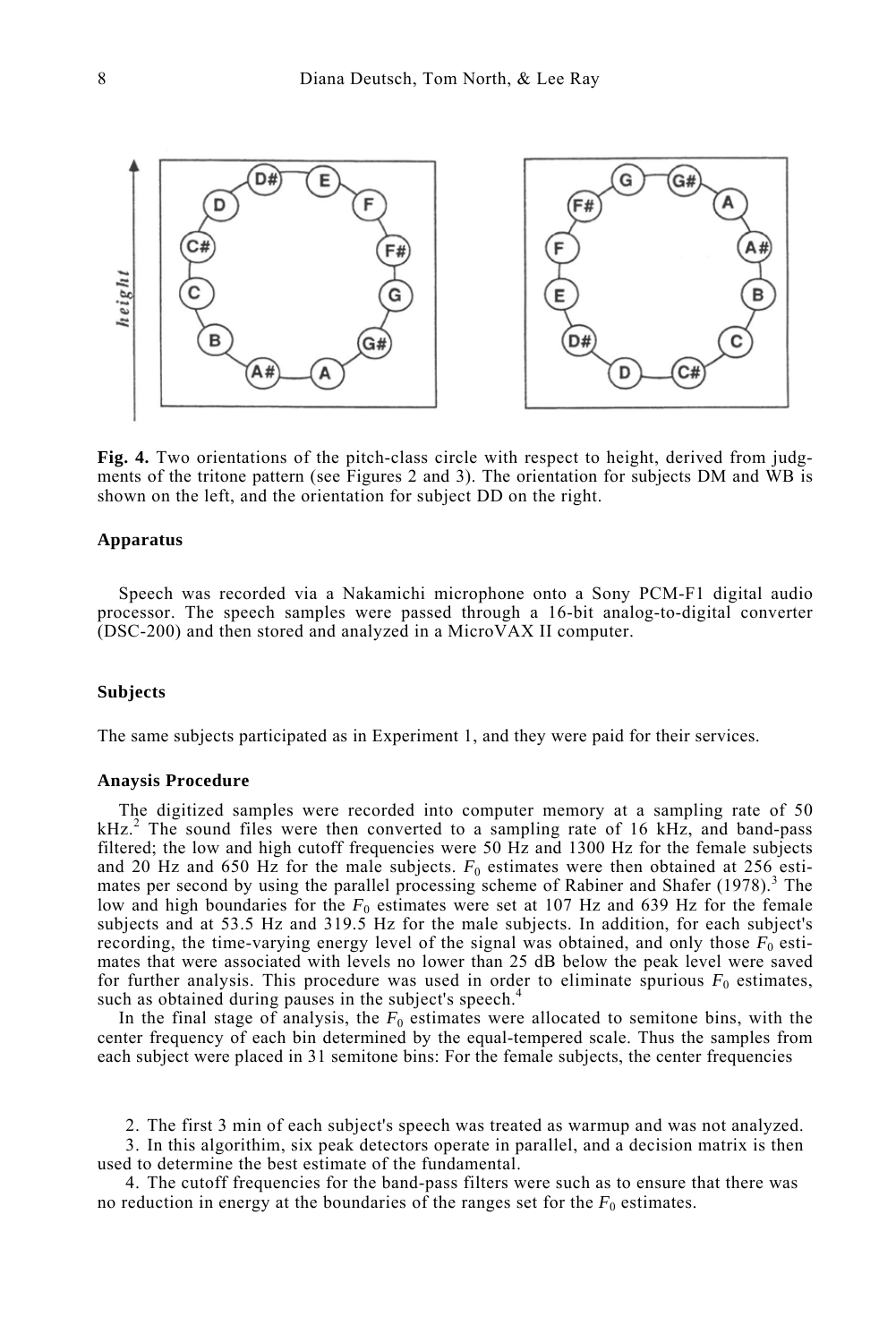of the bins ranged from  $A_2$  (110 Hz) to D#<sub>5</sub> (622 Hz); for the male subjects the center frequencies ranged from  $A_1$  (55 Hz) to D#<sub>4</sub> (311 Hz).

#### **RESULTS**

Figures 5 and 6 display the percentages of  $F<sub>0</sub>$  values obtained from each subject, plotted in semitone bins and so on a log frequency continuum. It



Fig. 5. Percentages of  $F_0$  values obtained from the five female subjects, plotted in semitone bins and so on a log frequency continuum. Also displayed on each graph is the upper limit of the octave band containing the largest percentage of  $F_0$  values, together with the pitch classes delimiting this band.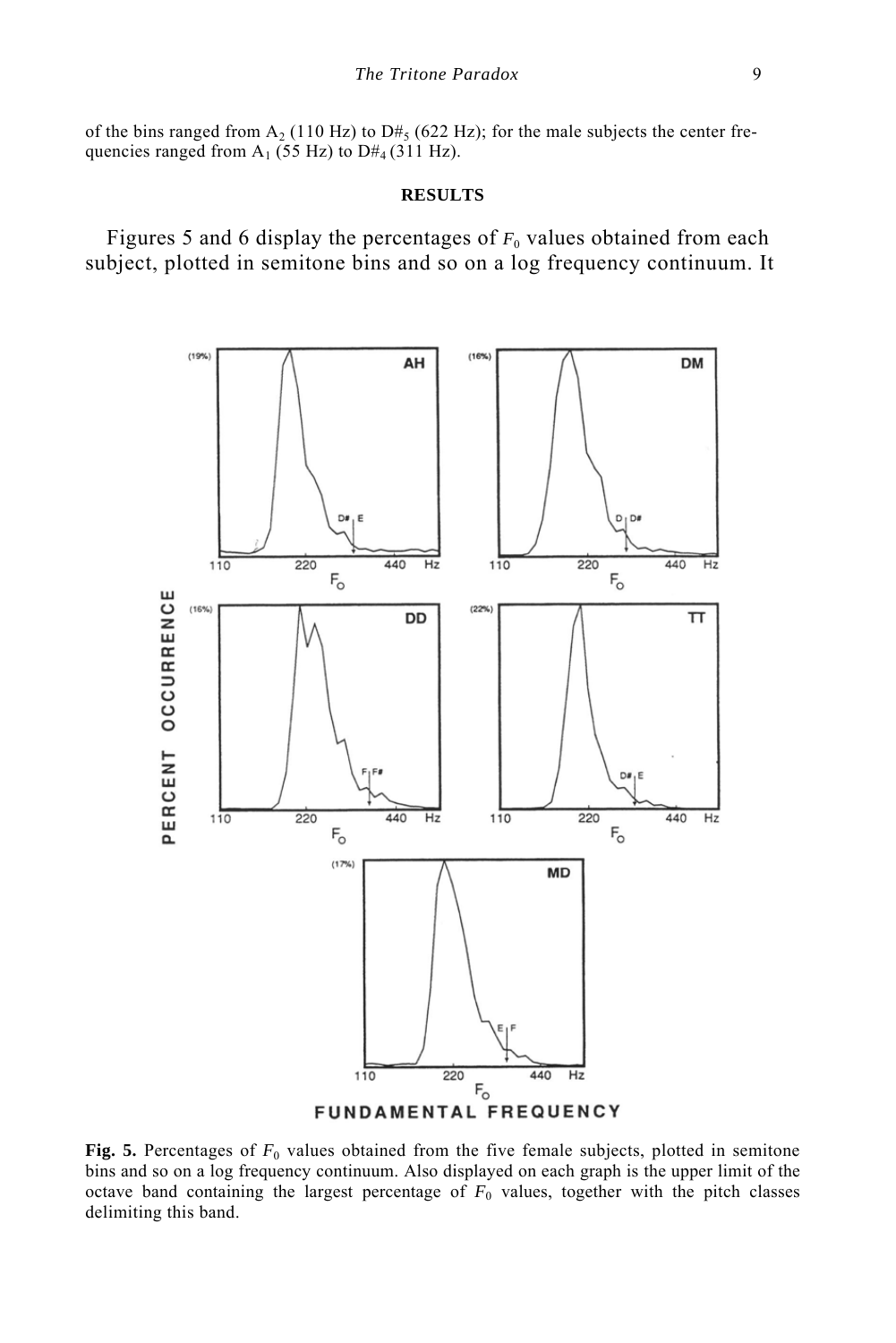can be seen that in all cases, the number of  $F_0$  values first increased sharply with an increase in frequency and then declined more gradually. The octave band containing the largest percentage of  $F<sub>0</sub>$  values was then determined for each subject. The upper limit of this band is also shown on each graph. Thus for subjects MM, WB, AH, and TT, the limit was bounded by pitch classes  $D#$  and E; for subject MC, it was bounded by  $A#$  and B; for subject ES, by C and  $C#$ ; for subject DM, by D and D#; for subject DD, by F and F#; and for subject MD, by E and F.

Table 1 displays, for each subject, the pitch classes delimiting the octave band for speech, together with those defining the highest position along the pitch-class circle as determined by judgments of the tritone paradox. It can be seen that for eight of the nine subjects, the distance between these two positions was no greater than two semitones. As the largest possible unsigned distance between any two pitch classes is six semitones (a half-



**Fig. 6.** Percentages of  $F_0$  values obtained from the four male subjects, plotted in semitone bins and so on a log frequency continuum. Also displayed on each graph is the upper limit of the octave band containing the largest percentage of  $F_0$  values, together with the pitch classes delimiting this band.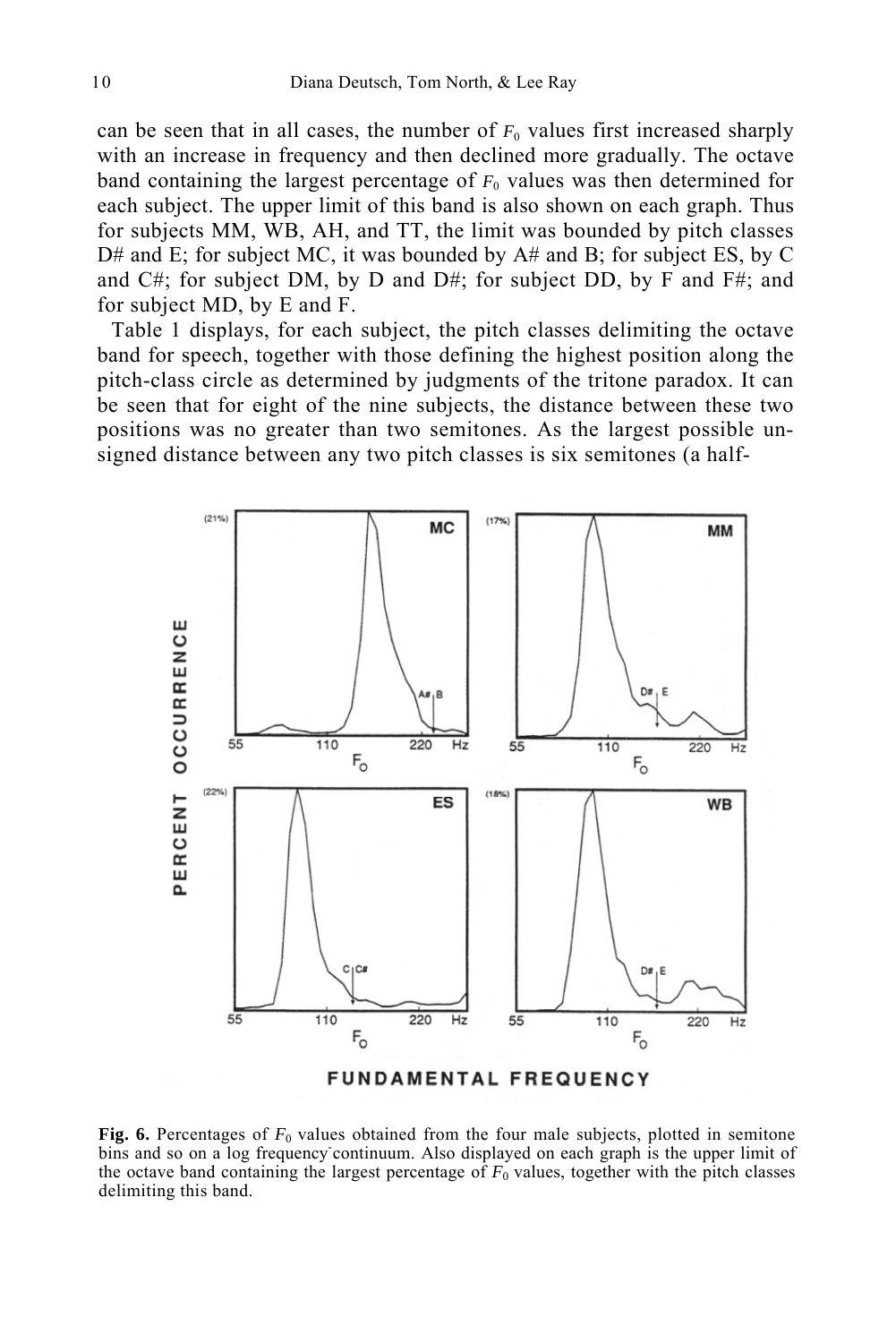#### **TABLE 1**

| Subject   | Limit of<br>Octave Band for Speech | <b>Highest Position along</b><br>Pitch-Class Circle | Distance in<br>Semitones |
|-----------|------------------------------------|-----------------------------------------------------|--------------------------|
| AН        | $D#$ -E                            | $D-D#$                                              |                          |
| DM        | $D-D#$                             | $D#$ -E                                             |                          |
| DD.       | $F-F#$                             | $G-GH$                                              |                          |
| <b>TT</b> | $D#$ -E                            | $D-D#$                                              |                          |
| MD        | E-F                                | $G#-A$                                              | 4                        |
| МC        | $A#$ -B                            | $C-CH$                                              | ∍                        |
| MМ        | $D#$ -E                            | $D-D#$                                              |                          |
| ES        | $C-CH$                             | $C-CH$                                              |                          |
| WВ        | $D#$ -E                            | $D#$ -E                                             |                          |
|           |                                    |                                                     |                          |

**Pitch Classes Delimiting Speech Band, Together with Those Defining Highest Position along the Pitch-Class Circle, Tabulated by Subject** 

octave), there were seven possible unsigned distances, ranging from 0 to 6 semitones. Since for eight of the nine subjects distances of less than three semitones were obtained, the correspondence between the two sets of values was statistically significant ( $p = .04$ , two-tailed, on a binomial test).

To obtain a further representation of the results, the orientation of the pitch-class circle was normalized across subjects, 5 and the normalized data were averaged. The limit of each subject's speech band was then plotted on the normalized curve in relation to the highest position along the pitch-class circle (Figure 7). It can be seen that the results are in accordance with the hypothesis proposed in the Introduction; namely that the orientation of the pitch-class circle for any given listener is related to the range of fundamental frequencies of his or her speaking voice.

# **Discussion**

In this paper we have presented evidence that, at least under certain conditions, the perception of a musical pattern may vary in correlation with the listener's vocal range for speech. The most direct explanation of such a correlate is that it is acquired through learning: When presented with a series of pitch classes that are ambiguous with respect to height, we make reference to a circular template acquired through extensive exposure to speech sounds, in which the highest pitch classes are those at the upper end of our vocal range.

5. The normalization procedure was as follows. For each subject, the pitch-class circle was bisected so as to maximize the difference between the averaged scores within the two halves. The circle was then oriented so that the line of bisection was horizontal. The data were then retabulated, with the leftmost pitch class of the lower half of the circle taking the first position, its clockwise neighbor taking the second position, and so on.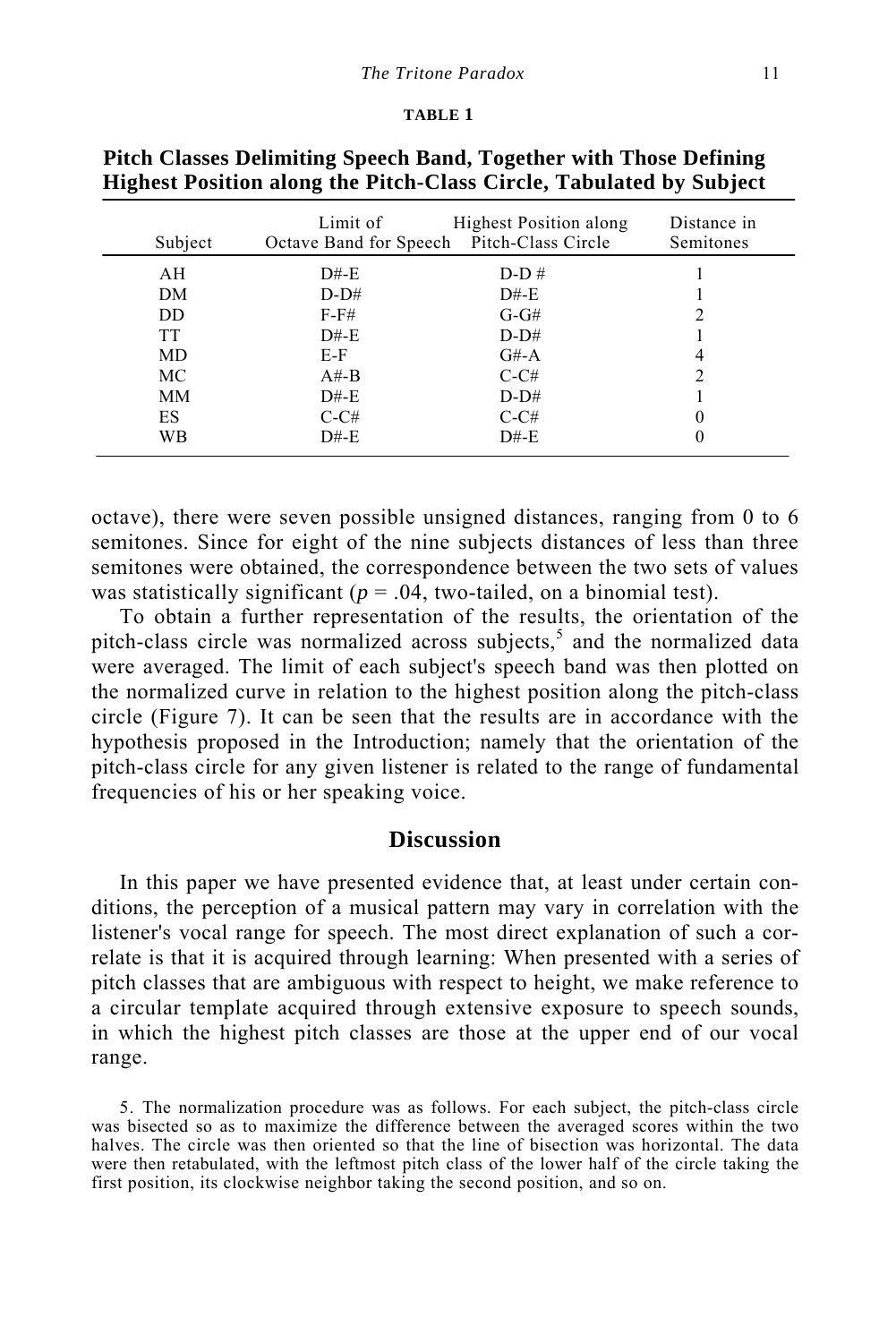

**Fig. 7.** Percentages of trials on which a tone was heard as the higher of a pair, with the orientation of the pitch-class circle normalized and averaged across subjects. Arrows show the limit of each subject's octave band for speech in relation to the highest position along the pitch-class circle.

The hypothesis that pitch perception may be based on a template that is acquired through experience is not new, having been suggested by several authors with reference to perception of the pitch of the fundamental from a series of harmonics. For example, Thurlow (1963) proposed that when presented with a complex tone the listener produces, either overtly or covertly, a comparison signal whose harmonics coincide with those of the complex tone presented. Whitfield (1967*,* 1970) made a related suggestion in proposing that patterns of neural firing resulting from combinations of harmonics are learned through extensive experience with complex sounds. When one such pattern occurs, we attribute the fundamental that we have learned is most probably associated with that pattern. Terhardt (1974) made a related argument with special reference to speech materials. He proposed that the attribution of a fundamental results from a learning process in which we associate the different components of a harmonic series, together with their fundamental (see also Terhardt, in press).

The present proposal with respect to pitch attribution for octave-related complexes is related to those just described in that it assumes that we make reference to a template acquired through extensive exposure to speech sounds. The proposal is more restricted in scope, however, because it is intended only to explain relative pitch perception for the case of tones that have the unusual property that pitch class is clearly defined but the usual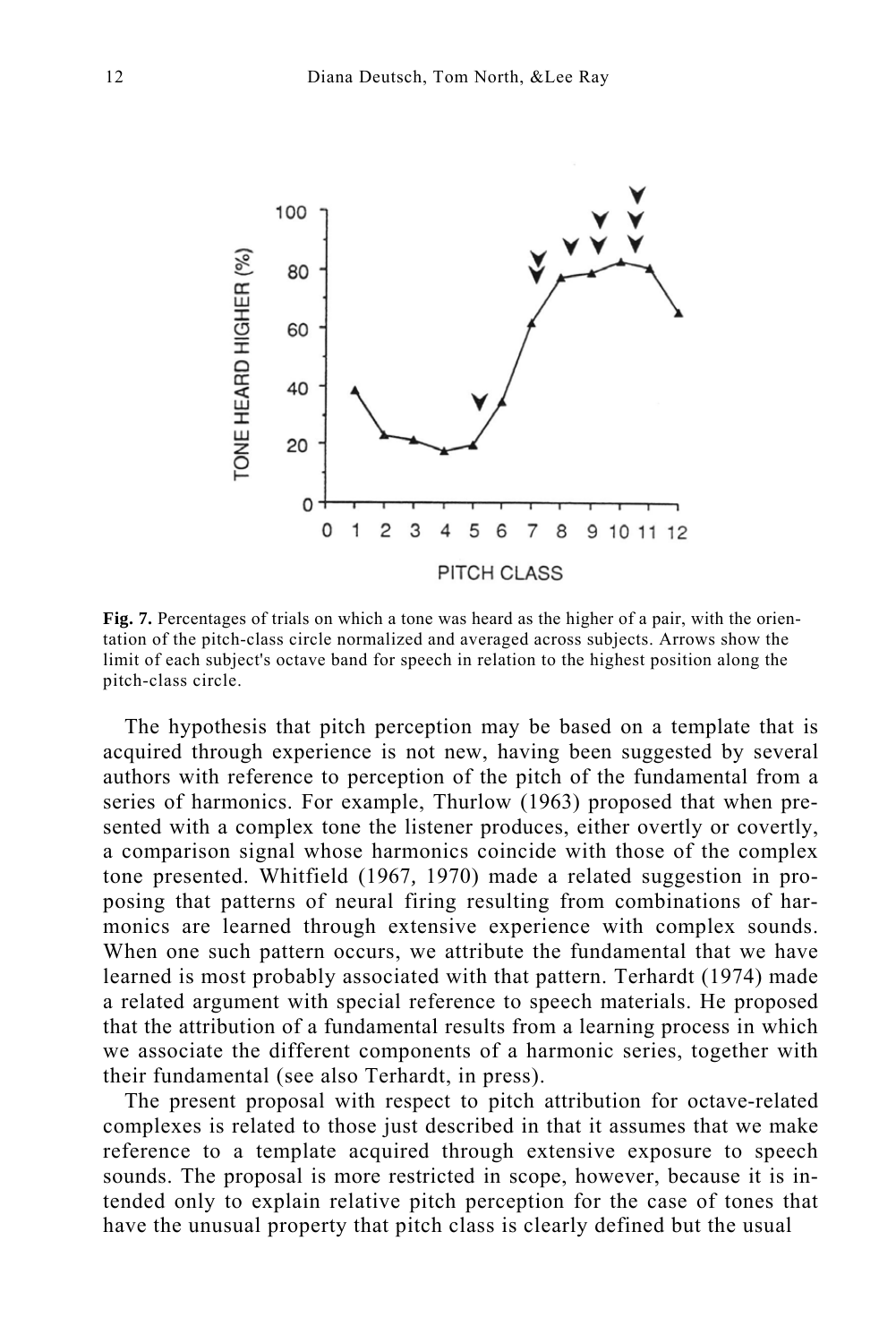cues for height attribution are missing. The question of whether such a template may be invoked under more general conditions remains to be addressed<sup>6</sup>

## **References**

- Babbitt, M. Twelve-tone invariants as compositional determinants. *Musical Quarterly,*  1960, *46*, 246-259*.*
- Babbitt, M. The structure and function of music theory. *College Music Symposium,* 1965, *5*, 10-21.
- Bachem, A. Note on Neu's review of the literature on absolute pitch. *Psychological Bulletin,*  1948, *45*, 161-162.
- Charbonneau, G. & Risset, J. C. Circularite de jugements de hauteur sonore. *Comptes Rendus de L' Academie des Sciences, Ser. B.,* 1973, *277*, 623.
- Demany, L. & Armand, F. The perceptual reality of tone chroma in early infancy. *Journal of the Acoustical Society of America,* 1984, *76*, 57-66.
- Deutsch, D. Music recognition. *Psychological Review,* 1969, *76*, 300-307.
- Deutsch, D. Octave generalization of specific interference effects in memory for tonal pitch. *Perception and Psychophysics,* 1973, *13*, 271-275.
- Deutsch, D. The processing of pitch combinations. In D. Deutsch (Ed.), *The psychology of music.* New York: Academic Press, 1982, pp. 271-316.
- Deutsch, D. A musical paradox. *Music Perception,* 1986, *3*, 275-280.
- Deutsch, D. The tritone paradox: Effects of spectral variables. *Perception and Psychophy*sics, 1987, *41*, 563-575.
- Deutsch, D. The semitone paradox. *Music Perception,* 1988, *6*, 115-132.
- Deutsch, D. The tritone paradox in relation to patterns of relative loudness for the components of the tones. (in preparation)
- Deutsch, D., Kuyper, W. L., & Fisher, Y. The tritone paradox: Its presence and form of distribution in a general population. *Music Perception,* 1987, *5*, 79-92.
- Deutsch, D., Moore, F. R., & Dolson, M. Pitch classes differ with respect to height. *Music Perception,* 1984, *2*, 265-271.

Deutsch, D., Moore, F. R., & Dolson, M. The perceived height of octave-related complexes. *Journal of the Acoustical Society of America,* 1986, *80*, 1346-1353.

- Meyer, M. On the attributes of the sensations. *Psychological Review,* 1904, *11*, 83-103.
- Nakajima, Y., Tsumura, T., Matsuura, S., Minami, H., & Teranishi, R. Dynamic pitch perception for complex tones derived from major triads. *Music Perception,* 1988, *6*, 1-20.
- Ohgushi, K. Circularity of the pitch of complex tones and its application. *Electronic Communications of Japan, Part 1,* 1985, *68*, 1-10.
- Rabiner, L. R. & Shafer, R. W. *Digital processing of speech signals.* Englewood Cliffs, NJ: Prentice Hall, 1978.
- Revesz, *G. Zur grundlegun der Tonpsychologie.* Leipzig: Feit, 1913*.*
- Risset, J. C. Paradoxes de hauteur: Le concept de hauteur sonore n' est pas le meme pour tout le monde. *Proceedings of the Seventh International Congress of Acoustics, Budapest,*  1971, p. 20, S10.
- Ruckmick, C. A. A new classification of tonal qualities. *Psychological Review,* 1929, *36*, 172-180.

6. This work was first reported in abstract form in D. Deutsch, T. North, and L. Ray (1989)*.* Vocal range for speech determines perception of a musical pattern. *Journal of the Acoustical Society of America,* Suppl. 1 *86*, S17.

This work was supported by grants from the Digital Equipment Corporation, the System Development Foundation, and from the UCSD Biomedical Research Support Group.